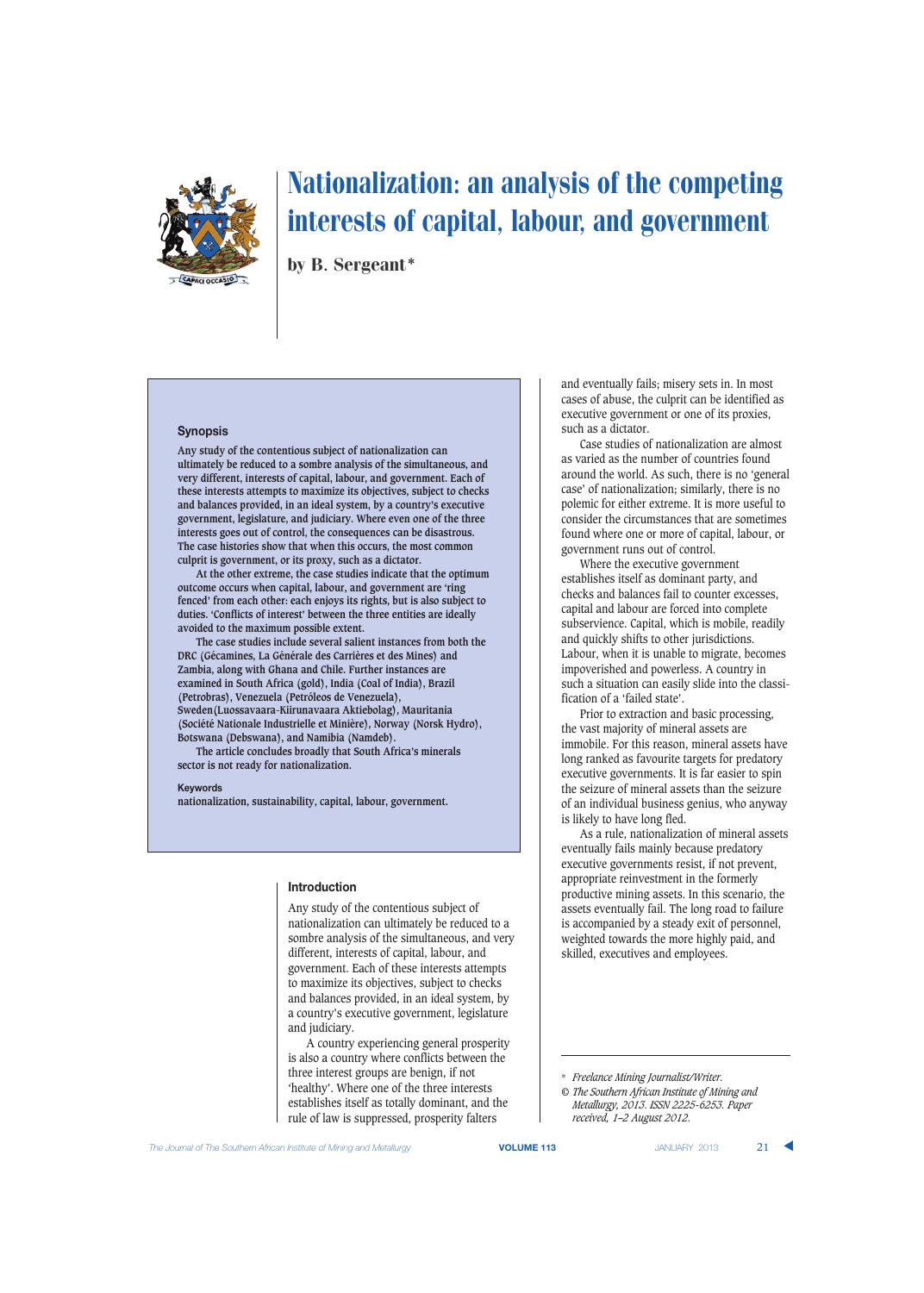This period is most often followed, as seen from the early 1990s, by privatization, or reprivatization, aimed at attracting private sector capital in significant quantities. Such capital is most readily attracted, first and foremost, by high-quality and large mineral resource deposits, which are seen as mitigating other risks. The inward migration of capital is further encouraged by reforms, whether promised or real, aimed at guaranteeing the norms associated with private enterprise, such as security of tenure.

However, where previous elites, typically members of the former predatory executive government, are not held in check, the privatization process itself may be severely undermined by corruption. One such practice involves selling potentially valuable assets more than once.

Mining enterprises majority-owned and operated by private enterprise tend to be efficient, espousing, and practicing business models aimed at optimizing profits. In the majority of cases, private enterprise robustly follows a strategy of expansion, usually nationally, if not also internationally.

In countries where private enterprise is allowed to thrive, labour and government always benefit. If the general environment is conductive to prosperity, finer checks and balances often flow from the ventilation of issues by the likes of NGOs and other interest groups. In contrast, state-owned companies of any kind are by definition immune from takeover. This characteristic tends to spawn complacency, which in turn creates many ills.

In practice, mining companies contribute significantly to stakeholders other than shareholders and financial institutions (which provide debt finance). The value chain generated by mining enterprises is often understated and misunderstood. Beyond the societal benefits for communities, and the long value chains in and around mineral extraction enterprises, deeper analysis also shows that mining companies contribute significant imposts, either directly through company tax or indirectly through excise and customs duties.

Close examination shows that the only additional benefit available to a government after nationalization of a profitable mining enterprise would be the dividends that the entity would otherwise have paid to its shareholders. The cost of acquiring such assets, at market values, can be impressive. Over the past few years, there have been occasions when the market capitalization (value) of BHP Billiton, the world's biggest diversified resources stock, has comfortably exceeded US\$200 billion. Few governments in the world could afford that. In terms of forward dividend receipts, based on BHP Billiton's current dividend yield, it would take decades for the outlay to be recouped. Factoring in the time value of money, even at today's rates which are around historic lows, it would take more than a century – in other words, forever.

Since the start of the so-called commodities supercycle during 2001, both private enterprise and governments have expressed and shown increasing interest in claiming larger chunks of an apparent new-found bounty which seems, certainly to the uninitiated, to be as easy to harvest as proverbial low-hanging fruit. A closer examination of the subsectors within the overall minerals complex indicates, however, that above-trend profit margins have only been produced by enterprises in oil and gas, iron ore, copper, and coking (metallurgical) coal. Over the past five years, however, the hydrocarbons complex has been heavily impacted by the commercialization of new-found deposits through the combined techniques used in what is generally referred to as 'fracking'.

Leaving hydrocarbons aside, mineral extraction margins over the past decade have been poor, and even abysmal, in a number of subsectors, not least aluminium, the number two base metal after copper. On this score, it can be noted that a long-term positive price trend does not automatically translate into above-trend margins. Thus, the gold bullion price may have performed magnificently since 2001, but average margins at gold miners have risen at a lower rate, mainly because gold mining is more vulnerable to input cost increases, compared to bulk commodities such as iron ore.

As such, each minerals subsector can be regarded as idiosyncratic, subject to varying and often erratic and unpredictable changes in both supply and demand, and as subject to varying outcomes stemming from exogenous input-cost price increases. Governments, however, are wont to see these differentiations as unimportant, and even as no obstacle, when viewing extractors of mineral resources as targets for various agendas. In the private sector, enterprises that have suffered the ignominy of 'being in the wrong commodity at the wrong time' are weeded out; marginal cases, given some luck, are taken over by entities with larger capital and skills resources.

## **Examples of value added and wealth distribution**

For firms occupying the private enterprise space, is there anything such as 'business as usual?' For BHP Billiton, the world's biggest diversified resources group (involved in extraction of both minerals, and oil and gas), it can be described as 'business unusual'. In its most recent annual 20-F filing with the Securities and Exchange Commission in Washington, BHP Billiton stated that 'as at 30 June 2012, we had a market capitalisation of approximately US\$160.6 billion (2011: US\$233.9 billion)'. This ranks the group as one of the ten most valuable listed business enterprises, of any kind, in the world. BHP Billiton reported a net operating cash flow for fiscal 2011 of US\$24.4 billion (US\$30.1 billion), profit attributable to shareholders of US\$15.4 billion (US\$23.6 billion), and revenue of US\$72.2 billion (US\$71.7 billion). Referring to its 2012 financial year, BHP Billiton reported that it had 'approximately 125 000 employees and contractors working in more than100 locations worldwide'.

The biggest and most successful mineral extractors can be regarded as custodians of low-cost, long-life, high-grade, world-class assets, but again, idiosyncrasies are never far away. BHP Billiton's remarkable geographical and commodity diversification belies the significant variations between bottom-line contributors. Aluminium, reflecting the experience of the broad global subsector, has been disappointing. A substantial portion of BHP Billiton's profits and operating cash flows are contributed by four subsectors: iron ore, oil and gas, copper, and coking coal. The majority of the group's iron ore and coking coal is produced in Australia.

In theory, BHP Billiton can be regarded as an attractive target for nationalization, whether as a whole, or as to subsectors, or, more likely, geographic subsectors.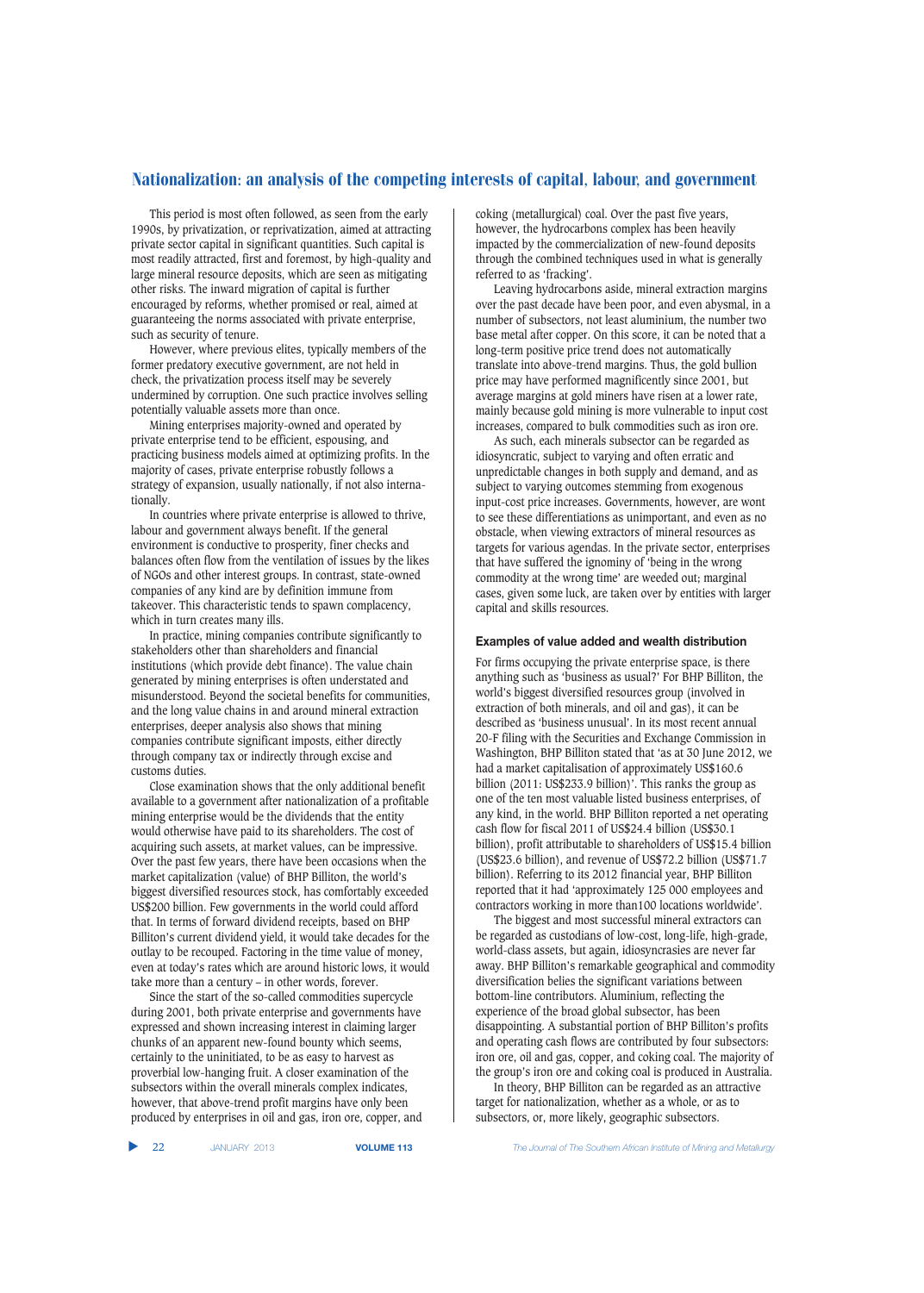Nationalization has been shown to stand on two main pillars. The first is the status and prestige, whether perceived or actual, that goes with government ownership of mineral extraction firms. Second, the attraction of the additional monies, real or imagined, that government can appropriate from mineral extractive firms.

An examination of nationalization across the world over the past century or so suggests that reinvestment, and capital expenditure more generally, are the most abused factors in cases where nationalization fails. Given its highly successful business model, and a leading position in the world's most profitable mineral subsectors, BHP Billiton provides a useful base case for examining the use of cash flow for reinvestment and capital expenditure. Over the past five calendar years, including 2010, BHP Billiton produced operating cash flows of approximately US\$100 billion.

It can be noted that, like any other private sector enterprise, BHP Billiton has three basic options for sourcing cash. First, operational cash flow is produced from day-today operations. Second, cash can be raised by securing debt, mainly from banks but also sometimes by way of issuing corporate bonds. Third, capital can be raised by issuing fresh shares to investors, in the form of a rights issue. Asset sales provide a fourth potential source of cash. Of these four classifications, there is no question that in the longer run, the most attractive enterprises are those which produce sustainable growth in *operating* cash flows.

Of the approximately US\$100 billion operating cash flow produced by BHP Billiton over the past five years, nearly half was spent on capital expenditure, *viz*., stay-in-business capital expenditure (reinvestment), and also capital expenditure at new ventures. Most of the balance was paid directly to shareholders as dividends, or indirectly awarded to shareholders through the mechanism of stock buybacks.

Capital expenditure at appropriate levels is crucial to sustainability in minerals extraction. Stay-in-business capital expenditure aims at ensuring optimal working conditions for employees, and at maximizing efficiencies. Capital expenditure on new ventures aims at replacing depletion, and also at generally expanding group production. Minerals extraction is highly capital intensive, creating and sustaining a very substantial value added across multiple supply industries.

Sasol, the Johannesburg-based energy company, provides a useful example of how stakeholders in a mineral extraction enterprise carve out monetary benefits. The group, which mines coal, is far better known for its production of synthetic liquid fuels. Sasol is a particularly important example of a mining company that also 'beneficiates', or 'adds value' to an extracted mineral. The majority of mining companies prefer to remain 'upstream'; among the exceptions, Alcoa can be found all along the value chain from mining of bauxite to producing highly specialized fabricated aluminium products.

Sasol, originally founded as a state-sponsored enterprise in 1950, published a 'value added' statement for fiscal 2011 which indicates wealth creation of R57.4 billion. Of this, nearly R19 billion was paid to employees; R23 billion was reinvested in the group. (Table I)

At the end of its 2011 financial year, Sasol had 33 708 employees on its payroll. These employees generated average *per capita* turnover of R4.2 million, added value of R1.7

million each, and created also R1.7 million of measurable wealth.

During 2011, an amount of R7 billion was paid to 'providers of equity capital', that is, cash dividends paid to shareholders. In the event of nationalization, this is the only additional amount that government would extract from Sasol. It is noteworthy that Sasol paid R7.2 billion in direct (income) tax, slightly more than the amount returned to shareholders. It is equally noteworthy that during fiscal 2011, Sasol's enterprise and products generated R28.4 billion in taxes of various kinds. The biggest contributor, at R18.2 billion, was appropriated from consumers by way of customs duty, excise, and fuel duty. If Sasol was nationalized, all else being equal, Sasol would not *per se* generate any further imposts for government. (Table II)

Sasol also provides South Africa with an enormous 'hidden' benefit, by way of its liquid fuels substituting for the import of further liquid fuels. This means that the country's foreign exchange reserves benefit to the tune of tens of billions of rand a year. South Africa produces no crude oil of its own.

| Table I                                                                                                                                                    |                                   |                                   |                                   |  |  |  |  |
|------------------------------------------------------------------------------------------------------------------------------------------------------------|-----------------------------------|-----------------------------------|-----------------------------------|--|--|--|--|
| Sasol value added                                                                                                                                          |                                   |                                   |                                   |  |  |  |  |
| 12 months to 30 June                                                                                                                                       | 2011                              | 2010                              | 2009                              |  |  |  |  |
| Rbillion<br>Turnover<br>Purchased materials/services                                                                                                       | 142.4<br>$-86.3$                  | 122.3<br>$-74.1$                  | 137.8<br>$-89.4$                  |  |  |  |  |
| Value added<br>Finance income                                                                                                                              | 56.1<br>1.3                       | 48.2<br>1.5                       | 48.4<br>2.1                       |  |  |  |  |
| Wealth created                                                                                                                                             | 57.4                              | 49.7                              | 50.5                              |  |  |  |  |
| Wealth distribution<br>Employees (including tax)<br>Providers of equity capital<br>Providers of debt<br>Government-direct taxes<br>Reinvested in the group | 18.8<br>7.0<br>1.4<br>7.2<br>23.0 | 17.5<br>5.8<br>1.8<br>5.6<br>19.0 | 17.5<br>7.3<br>2.2<br>9.4<br>14.1 |  |  |  |  |
|                                                                                                                                                            | 57.4                              | 49.7                              | 50.5                              |  |  |  |  |

Source: Company filings, Barry Sergeant

## *Table II* **Sasol monetary exchanges with governments 12 months to 30 June 2011 2010** *Rbillion Direct taxes* South African normal tax 5.2 4.3 Foreign tax  $1.2$  0.7<br>STC 0.8 0.6 STC 0.8 0.6 *Employees tax* 3.6 3.0 *Indirect taxes* Customs, excise and fuel duty | 18.2 | 16.9 Property tax  $\begin{array}{|c|c|c|c|c|}\n\hline\n\text{Chapter 1:} & & & & 0.1 & & 0.1 \\
\hline\n\text{Other levels} & & & & 0.0 & & 0.0 \\
\hline\n\end{array}$ Other levies Net VAT -1.7 -1.6 Other 1.0 0.9 28.4 24.9

Source: Company filings, Barry Sergeant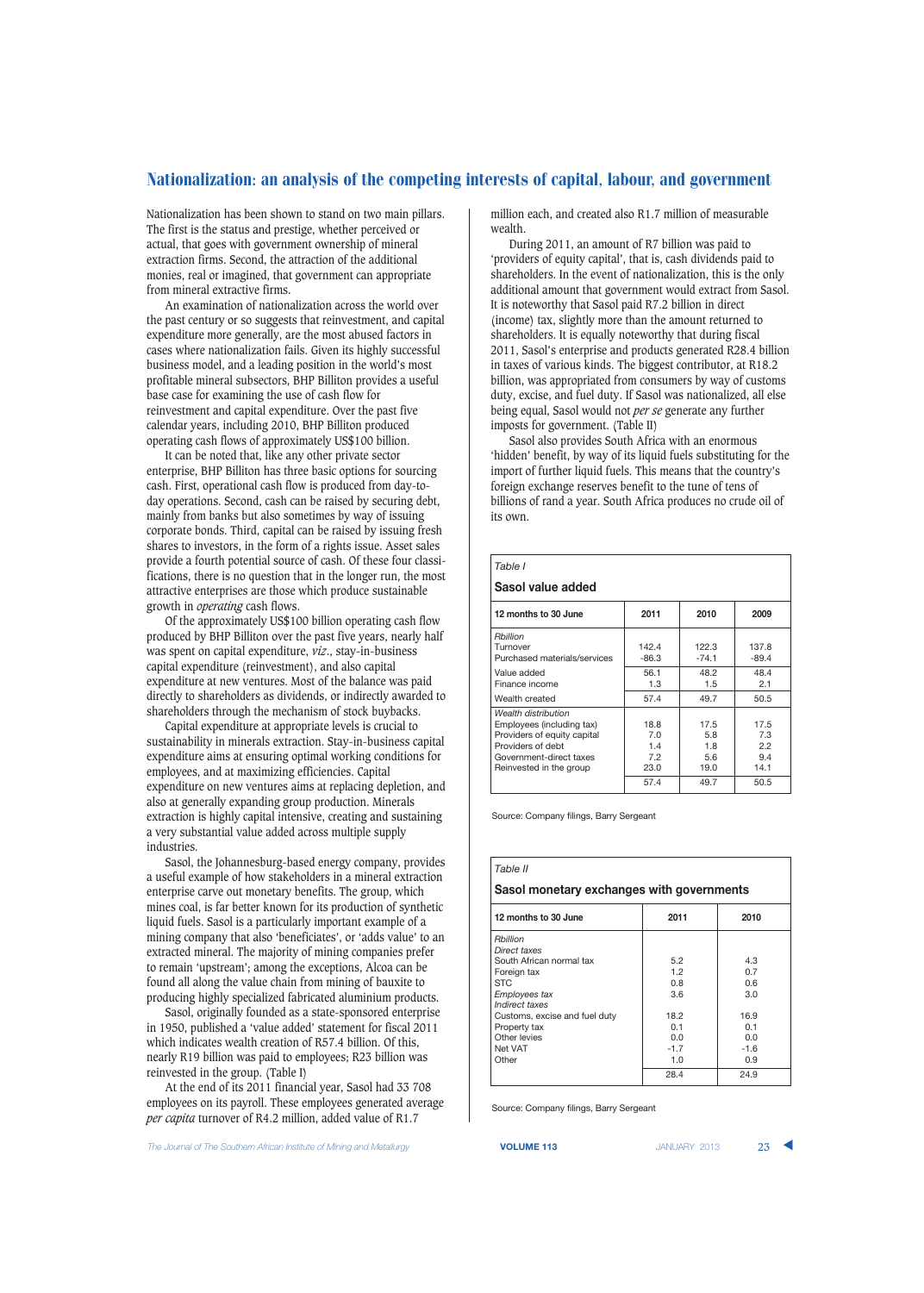## **Cyclicality**

Mineral extraction firms, whether owned by private enterprise or governments, are subject to the vagaries of cycles, most directly in the form of changes in the pricing levels of commodities. The issue of input costs is also subject to cyclicality: where commodity prices rise, the general case for the past decade, most of the capital costs for building and running a mineral extraction enterprise also increase.

In the private sector, mineral extraction firms that are unable to survive a downcycle are either taken over, or closed down. Where mineral extraction firms are governmentowned, downcycles are typically countered by injections of government-sponsored debt, which can sometimes lead to heavy calls on taxpayers. Experience has also shown that employees of government-owned mineral extraction firms enjoy more bargaining power than their counterparts in the private sector. This dynamic typically translates to yet further calls on taxpayers: private sector enterprises are better able to optimize risks and costs.

Cyclicality can produce dramatic results, whether welcome or otherwise. In the case of Anglo American, a medium-sized transnational miner, operating cash flow nearly halved to US\$4.1 billion during 2009, in the aftermath of the crisis that gripped markets during 2008. For the first time in the nine decades of its history, Anglo American passed its dividend during 2009. Just two years before, Anglo American had paid cash dividends of US\$1.5 billion, and simultaneously expended US\$6.1 billion on stock buybacks. The group resumed dividends during 2010, after devoting substantial chunks of its operating cash flows to reducing debt (Table III).

## **Nationalization in action**

## *The Democratic Republic of Congo*

*The République démocratique du Congo* (DRC), previously Zaïre, provides one of the most extreme examples of nationalization. In 1965, Joseph-Désiré Mobutu, known by other names, most commonly Mobutu Seso Seko, assumed the presidency. In May 1997, he fled the country and was replaced by Laurent-Désiré Kabila, who was later assassinated by one of his own bodyguards in 2001, and

replaced in turn by his son, Joseph, who has remained in power.

In 1966, *Union Minière du Haut Katanga*, the private enterprise mining company that operated in the DRC's Katanga Province from 1906, was nationalized and replaced by the state-owned Gécamines, *La Générale des Carrières et des Mines*. Even after nationalization, however, the mines were managed by contracted foreign nationals. Between 1975 and 1990, copper production in the DRC ranged broadly between 355 000 and 480 000 tons a year. As time went by, Mobutu's demands for cash from the mines increased. The major casualty was reinvestment capital expenditure, mainly for maintenance. The mines were stretched to the point where production could only occur at the margin. By 1996, production had plummeted to less than 30 000 tons a year.

Mobutu's 'defences' in every sense of the word became increasingly fragile and within years, particularly from 1998, the country was engulfed in a regional war that would claim the lives of millions. The DRC's collapse into a failed state, mainly at the hands of Mobutu, was accelerated by the mine collapse in 1992 at Kamoto (which can today be found in the stable of Katanga Mining, listed in Toronto and London). Gécamines had suffered a 'brain drain' for decades, and was persistently raided by Mobutu to the point where capital expenditure was no longer available from internal cash generation. By the early 1990s, Gécamines was gasping under net debt running into billions of dollars. Despite a number of privatization deals, starting with certain actions taken by Laurent-Désiré Kabila, Gécamines continues to struggle with a mountain of debt.

The DRC is a specific country example where an executive government, mainly in the form of Mobutu, a dictator, exhibited absolutely no respect for capital or labour. It took many years to ruin the copper-cobalt mines. This was less a gradual process than a tribute to the legacy that was created by *Union Minière*, which had built world-class mines, and operated a giant enterprise of magnificent efficiency. If anything, the mines were over-capitalized, as if built to counter decades of mismanagement. Earlier in this decade, the Kamoto operations and the adjacent KOV (Kamoto East, Oliveira, Virgule, and FNSR orebodies) operations, now housed within Katanga Mining, resembled one of the largest scrapyards in the world, and, certainly, the world's largest scrapyard without any customers.

| Table III                                  |                  |                     |                     |                    |                    |                    |  |  |
|--------------------------------------------|------------------|---------------------|---------------------|--------------------|--------------------|--------------------|--|--|
| <b>Anglo American dividends</b>            |                  |                     |                     |                    |                    |                    |  |  |
| USD <sub>m</sub>                           | 2010             | 2009                | 2008                | 2007               | 2006               | 2005               |  |  |
| Free cash flow                             |                  |                     |                     |                    |                    |                    |  |  |
| Operating cash flow<br>Capital expenditure | 7727<br>$-5280$  | 4 0 8 7<br>$-4607$  | 8065<br>$-5146$     | 7 2 6 4<br>$-3931$ | 8310<br>$-3686$    | 6 7 8 1<br>$-3306$ |  |  |
| Free cash flow                             | 2 4 4 7          | $-520$              | 2919                | 3 3 3 3            | 4 6 24             | 3 4 7 5            |  |  |
| Cash on hand<br>Debt                       | 6401<br>$-13439$ | 3 2 6 9<br>$-14315$ | 2 7 7 1<br>$-13995$ | 3 1 2 9<br>$-8299$ | 3 0 0 4<br>$-6248$ | 3 4 3 0<br>-8 439  |  |  |
| Net debt                                   | $-7038$          | $-11046$            | $-11224$            | $-5170$            | $-3244$            | $-5009$            |  |  |
| <b>Dividends</b>                           | $-302$           | 0                   | $-1550$             | $-1538$            | $-2888$            | $-1137$            |  |  |
| Stock buybacks                             | $-64$            | $-46$               | $-670$              | $-6083$            | $-3663$            | 240                |  |  |

Sources: Company filings; Barry Sergeant

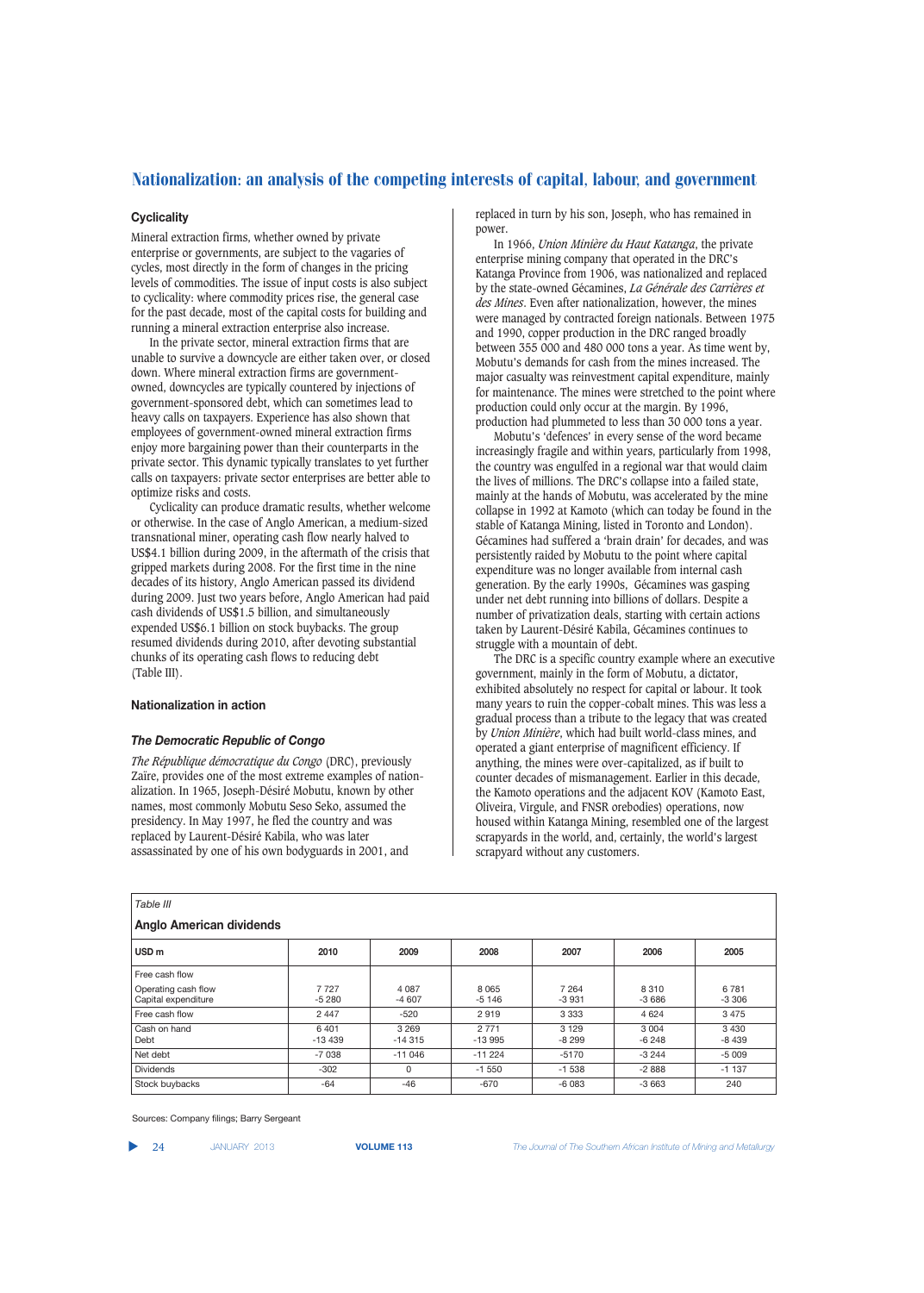Beyond mining, *Union Minière* had been at the forefront of building Africa's most extensive rail network, centred on Katanga junction. Railways ran to the west coast of Africa, to two ports on the east coast, and to South Africa. A line was also built to the north in the DRC. The rail network was also ruined, though various sections have benefited from refurbishment over the past few years.

The Mobutu legacy permeated everything in the DRC, a country the size of Western Europe. In a specialist report1 dated May 2008, the World Bank captured a long timeline in the DRC:

'*Throughout its modern history, the people of the Congo have been exploited by slave traders, King Leopold of Belgium, mining companies in colonial times, and, most of all, the kleptocracy of the Mobutu years. Taking inspiration from this history and leadership, a culture of rent seeking, corruption, and impunity are deeply engrained in DRC. Rent seeking takes many forms, including offers or solicitations of bribes and illicit payments to or by government officials; fraudulent declarations to the tax authorities; embezzlement of state funds; conflicts of interest of officials who have an ownership stake in companies doing business with the government; inappropriate use of position to influence government decisions; and others. The pervasive culture of corruption exists at every echelon of Congolese politics and government administrative services. For those lowest in the hierarchy, such as a customs official who has not been paid for months, taking a bribe is a matter of survival. For more senior members of the hierarchy, vast sums are said to find their way to offshore bank accounts or property investments in South Africa, Europe, or elsewhere*'.

As mentioned, the DRC exhibited an extreme form of nationalization, one that provided the rotten foundations for a system that developed into a form of extreme corruption that could take decades to 'fix'.

#### *Zambia*

In 1968, the-then president of Zambia, Kenneth Kaunda, complained heavily that from Zambia's independence in 1964, the two private sector miners, Roan Selection Trust and Anglo American, had underinvested in the country's copper mines. In turn, the companies complained that Zambia's royalty system had developed to the point where it dissuaded investment.

This dispute, which was never resolved, graphically demonstrates the classic government vs. capital conundrum. In 1969, the Zambian government responded by announcing nationalization of the mines. At this time, Zambia was classified as a middle-income country, with one of the highest GDPs in Africa, three times that found in Kenya, twice the level in Egypt, and higher than any of the GDPs of Brazil, Malaysia, Turkey, and South Korea. This was a time when Zambia was exceptionally prosperous.

In terms of the nationalization in Zambia, all rights of ownership of minerals as well as exclusive prospecting and mining licenses reverted to the state. Mining companies were forced to surrender 51 per cent of equity in all existing mines to the state, albeit in return for a determined quantum of compensation. This was used by Anglo American to establish its secretive offshore operation, Minorco, which joined De Beers as part of Anglo American's tripartite family of top companies.

In 1982, the two nationalized Zambian copper companies were merged to form Zambia Consolidated Copper Mines (ZCCM). On the issue of cyclicality, it can be noted that copper prices collapsed after the first oil crisis in 1974, and again after the second oil crisis in 1979. As the relationship between government, capital, and labour steadily broke down, copper production in Zambia collapsed from a high of 750 000 tons in 1973 to 257 000 tons in 2000.

By the early 1990s, in line with most countries across Africa, Zambia recognized the potential benefits of revitalizing collapsed mining extraction enterprises. Londonand Toronto-listed First Quantum Minerals acquired Bwana Mkubwa in 1996. The mine's state of dereliction and apparently hopeless future left it outside the mandate of the copper industry privatization initiated by the Zambian government. The government did not want so much as a single share in Bwana Mkubwa. Located in the far north of Zambia, Bwana Mkubwa exhausted the last of its own ore reserves in mid-2002; those 'reserves' in any event were poor-quality tailings from previous operations; the mine had been worked on and off since its discovery in 1902.

During 2000, mindful that Bwana Mkubwa would soon exhaust its ore reserves, First Quantum 'rediscovered' Lonshi, just across the Zambian border in the DRC. Lonshi had first been found by Belgian geologists in the 1930s, but had never been worked. First Quantum sunk the first modern drill holes into Lonshi in November 2000, and commissioned the US\$25 million mine just eight months later. It was a relatively small, but high-grade, surface deposit that extended underground. Lonshi was the first greenfield copper mine built on the Copperbelt in 33 years. Nationalization on both sides of the Copperbelt, in Zambia and the DRC, had effectively terminated all potential initiatives to build new mines; strenuous efforts were instead focused on ruining existing mines.

First Quantum started mining at Lonshi in August 2001; a 36 kilometre laterite road, built by the company, was used to haul ore from Lonshi to the established processing facilities at Bwana Mkubwa. First Quantum also built the first big new Zambian mine at Kansanshi, at a deposit known since 1899. Copper prices were not assisting. In 2002, Anglo American quit Zambia Copper Investments (ZCI) and its main interest, Konkola Copper Mines, at a cost of US\$34 million, in addition to a US\$353million write-off taken during 2001. After Anglo American quit Zambia for the second time, this time voluntarily, the copper price kicked up in the early stages of what would prove to be a longer term sustainable bull market.

Over the past decade, boom times have once again returned to Zambia, fuelled by significant private sector investment in the mining sector. There have been a number of heated debates over taxation and royalty levels, but the word 'nationalization' has apparently been banished from the national vocabulary.

**The Journal of The Southern African Institute of Mining and Metallurgy <b>VOLUME 113 VOLUME 113** JANUARY 2013 25

<sup>1</sup>World Bank Democratic Republic of Congo: Growth with Governance in the Mining Sector. *Report No*. 43402-ZR Washington DC May 2008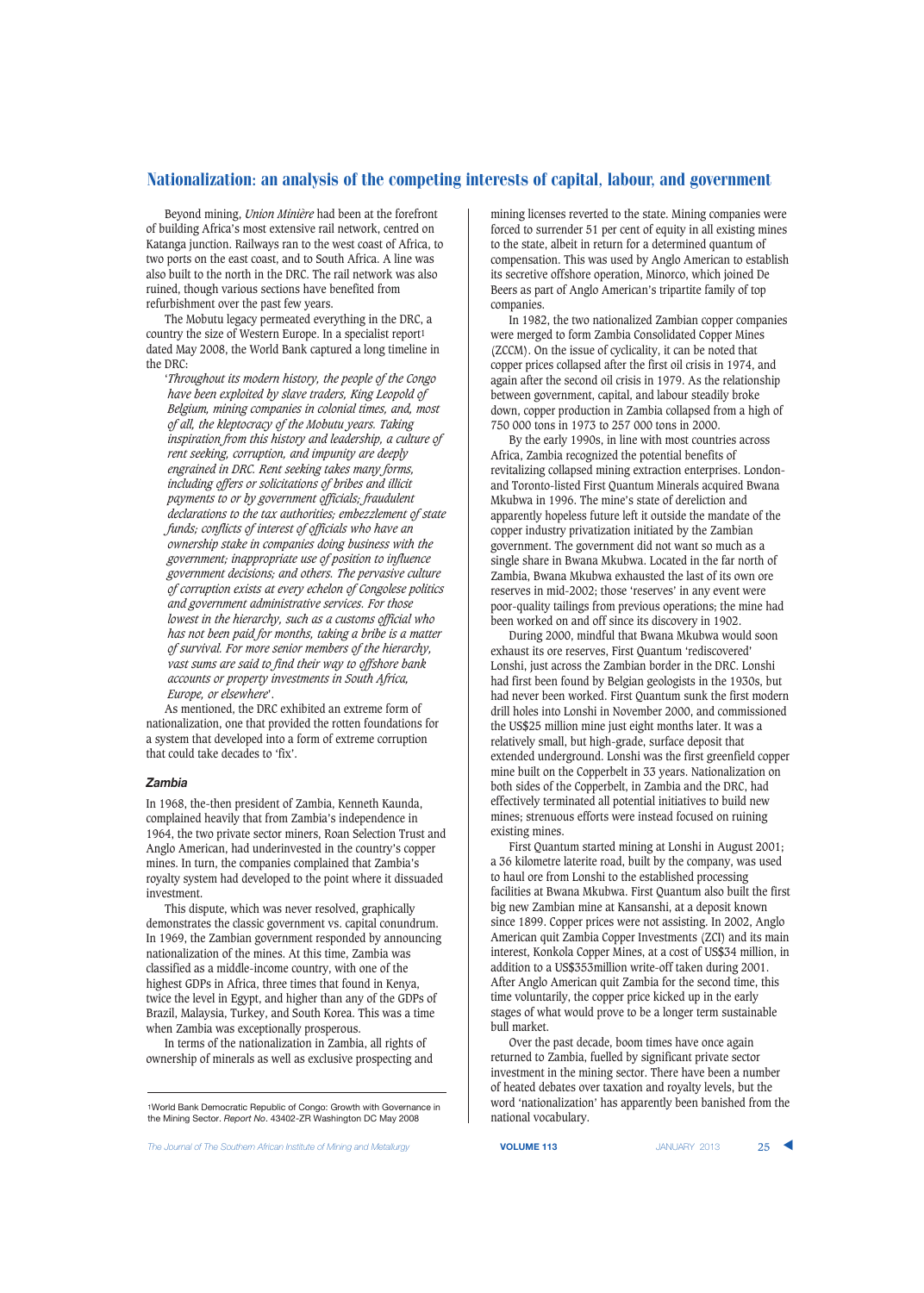## *Ghana*

Ghana's first commercial mining event can be traced to March 1890, when two merchants from the country's Cape Coast, Joseph Ellis and Chief Joseph Biney, and their accountant, Joseph Brown, secured mining concessions of over 25 900 hectares in and around Obuasi. In due course this would emerge in what has long been known as Ashanti Goldfields, listed for the first time in London in 1897.

In 1968, Lonrho, listed in London and Johannesburg, acquired Ashanti Goldfields and took the entity private. In 1972, the independent government of Ghana seized a 55 per cent stake in the main Ashanti Goldfields asset, Obuasi, after a *coup d'état* led by Colonel Ignatius Acheampong toppled K.A. Busia's democratically elected regime. Amid comprehensive nationalization of assets of every kind, the state nationalized 55 per cent of *all* mining companies, but Lonrho retained an equity stake in Obuasi and remained, by and large, in control of day-to-day operations.

Ashanti Goldfields was listed for the second time, again in London, during 1994. The Ghanaian government effectively re-privatized Ashanti Goldfields by selling 25 per cent, reducing its equity stake in Ashanti Goldfields to 30 per cent while, at the same time retaining a 'golden vote' in the equity of the company. Ashanti Goldfields later merged into AngloGold, already one of the world's biggest gold miners, creating AngloGold Ashanti.

Ashanti Goldfields had remained intact after nationalization due mainly to the professional management administered by Lonrho. By the early 1990s, all other gold mines, less able to resist government meddling, had been comprehensively run into the ground. During 1993, Gold Fields, one of the world's largest gold miners, acquired a 71 per cent stake in Tarkwa for the relative pittance of US\$10 million. Tarkwa was producing a few thousand ounces of gold a year. The mine was in effect rediscovered as Gold Fields established a mineable surface resource holding significant quantities of gold.

Today Tarkwa ranks as one of the world's biggest opencut gold ventures, producing a sustainable 750 000 ounces of gold a year. Private sector gold mines re-emerged elsewhere across Ghana, initially with brownfield startups such as Tarkwa, and progressing to greenfield developments, such as the Ahafo cluster, under the considerable balance sheet and expertise of Newmont, one of the world's biggest gold miners. For some years now, Ghana has ranked as Africa's second-largest gold producer, after South Africa, and ranks among the top ten in the world.

There has also been strong interest in developing other types of mines in Ghana, but the country's limited infrastructure remains a constraint. Among miners, those digging for gold are best able to operate in such country environments, mainly because the final product can be sent to market by helicopter.

## *Chile*

During an interview in November 2010, South African minister for economic development Ebrahim Patel stated that:

'*We've looked to the example of Chile, it's a very, very interesting example because Codelco, which is the Chilean state-owned mining company, is a significant player in the copper market and not only do they run a* 

*very efficient operation but the resources that they generate is important to the fiscus and it's also helped to manage their sovereign wealth fund. That has been an instrument that the Chilean state could use to help manage their currency. I think the important thing is that whilst we raise the issue of a state-owned mining company, we're also very, very clear in the growth path that we see a large and very important private sector in mining and that the state has a role but the critical jobs, the large number of jobs, most of the investment will in fact be in the private part of the mining sector. We see partnerships that can be built between a state-owned company and private mining houses*'.

With respect to the minister's selective analysis, several issues are conflated. Codelco, or *Corporación Nacional del Cobre de Chile*, which has for many years ranked as the world's biggest copper miner, was 'nationalized' in 1971 under extraordinary circumstances. During the excessively repressive regime of president Salvador Allende's government, it was agreed that Codelco would part-fund the country's military.

This agreement was formalized, and remains an impediment to any fundamental changes to Codelco's business model. A month or so before the interview with Minister Patel, the London-based newspaper *The Economist* reported, in essence, that Codelco was bound for change that would lead it away from its nationalized state. During the 2009 election campaign, Sebastián Piñera, who ended up as Chile's president in March 2010, often criticised Codelco, 'for its inefficiency, griping over its stagnant output and climbing costs', echoing concerns that have been directed at so many nationalized mining extraction firms around the world.

Codelco's share of Chile's copper output had dwindled from 75 per cent in 1990 to 32 per cent in 2009, as private sector mining enterprises boomed across the country. Piñera told *The Economist* that 'we need to create a new Codelco . . . It needs funds, new organisation and new management'. He favoured Codelco's partial listing on the stock markets. Diego Hernández, Codelco's new chief executive, announced objectives that included the implementation of a proposed five-year US\$15 billion investment plan, including a new mine and the expansion of El Teniente and Chuquicamata. Some of Codelco's mines have been in production for more than a century.

Hernández was previously an executive at BHP Billiton, which is the major shareholder in Chile's Escondida, the world's biggest copper mine; the other main shareholder here is Rio Tinto, another transnational miner. In line with so many other nationalized mining extraction companies, Codelco has accumulated a substantial legacy of jobs unlikely to be tolerated by a competitive private sector enterprise. Codelco's official employee count cannot disguise more than 20 000 people it employs under a special 'subcontracts' law, and a remarkable 25 000 or so who work as 'investment company contractors'.

Over the past few years, Codelco has raised several billion dollars by selling corporate bonds into private sector markets.

#### *Some other countries*

In South Africa, the ANC Youth League, which has promoted the notion of the nationalization of mines and other

▲

26 JANUARY 2013 **VOLUME 113** *The Journal of The Southern African Institute of Mining and Metallurgy*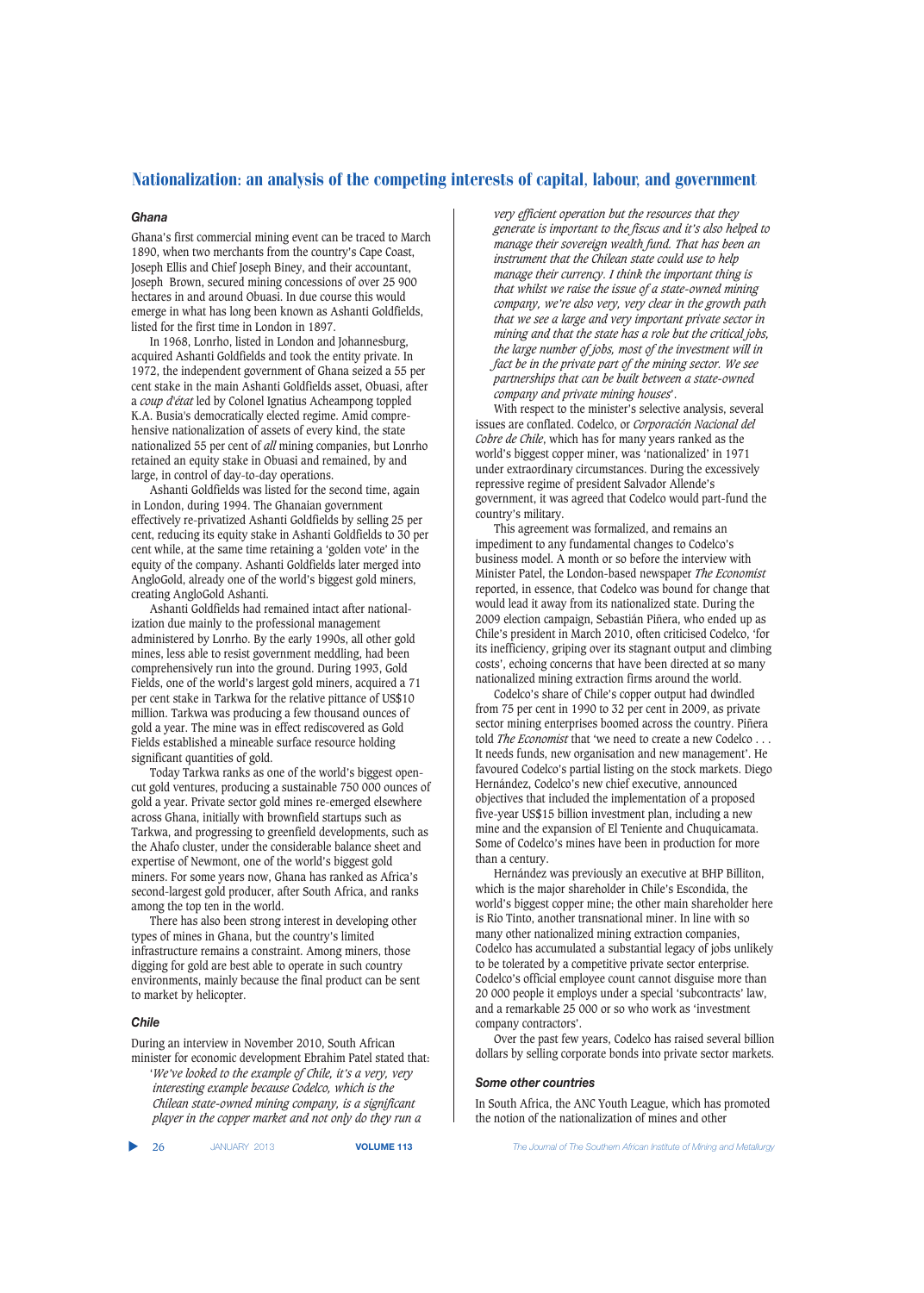industries, faded heavily after the ANC's Mangaung elective conference in December 2012. Not only did the conference remove the notion of nationalization, but the very future, if any, of the ANC Youth League itself was put in balance. During a lengthy period of promoting the notion of nationalization, the ANC Youth League had focused heavily on a purported optimal outcome for nationalization, without explaining what means would be used to achieve that end. The empirical evidence shows, certainly in the South African case, that a lack of nationalization has delivered many benefits over many decades.

The tripartite meeting of the three factors of capital (both monetary and human), government, and labour itself is well represented by examining Johannesburg, where gold was first commercially discovered in 1886, close to the presentday central business district. As it turned out, the Witwatersrand continues to rank as the world's biggest goldfield, albeit that production has declined since peaking in 1970 at 1 000 tons. Production in 2012 is unlikely to exceed 200 tons.

Within months of the discovery of the goldfields, the abundant riches of the Witwatersrand attracted some of the darker forces of human nature. In 1891, the *Land en Volk*, an opposition newspaper, accused President Paul Kruger of trying to divert the railway line from Pretoria to Delagoa Bay over land owned by his relatives and friends. The newspaper complained that 'The friends of the President are becoming rich while the burghers sweat'. Even the pro-government *Pretoria Press* conceded 'widespread corruption in the civil service'. Money talks, for good or ill; within years, war would break out.

Today, Johannesburg ranks as Africa's financial powerhouse. It ranks as the biggest city in the world absent a position on a major river, alongside a large lake, or on a seacoast. It boasts the world's biggest non-commercial manmade forest. Above all, perhaps, Johannesburg is diversified in every sense. It stands as a tribute to the possibilities of the long-term survival of the conflicts of capital, government, and labour.

## *Royal Bafokeng Platinum*

The broader South African economy continues to face many challenges, not least the debilitating and deepening crisis of stubborn unemployment. Along with other negative features, not least the perception of endemic corruption, the country is vulnerable to populist agendas. Within this context, the nationalism 'debate' has seeded many unhelpful exchanges. In November 2010, Zoli Diliza, CEO of the South African Chamber of Mines, reacted to an ANC Youth League statement by in turn stating that 'the contribution that the League makes to sensible and enlightened debate on issues of national importance is lamentable and is consistently characterised by a crude proclivity to descend into abusive and intimidatory rhetoric'. This, during a week when the black-controlled Royal Bafokeng Platinum published a prelisting statement ahead of it joining the listings on the Johannesburg bourse.

The prelisting statement said in part that 'a faction of the ruling political party in South Africa, the youth league of the African National Congress, has recently called for the nationalization of all mines in South Africa. The government of South Africa has publicly stated, in response to these calls, that there is no present intention to consider nationalization or to change the existing government policy on this issue in the short, medium or long-term'.

### *Coal of India*

For its part, government has failed to reassure investors, if only by declaring – for example – that it will support any private enterprise in any way possible. The ANC Youth League defiantly stated that it has 'made public many case studies of countries that have greatly succeeded with nationalization across the world'. No such case studies were, in fact, made available. As 2010 drew to a close, Coal of India, the world's biggest coal producer (with about 400 000 employees), listed, as the Indian government moved yet another asset towards privatization.

#### *Petrobras*

Also towards the end of 2010, Petrobras, in which the Brazilian government effectively holds a controlling stake, raised US\$70 billion in cash from *private* investors: Petrobras is listed. The event ranked as the biggest single capital raising in the history of world stock markets, places where governments, as such, are not welcomed. Where, however, investors in stock markets are satisfied that appropriate safeguards are built into a listed entity, the reaction is generally supportive. The advisors to Petrobras would have toiled no end to ensure that the capital raising was enthusiastically received; the keynote is that Petrobras is *independently managed*, and as such, follows a business model associated with a competitive private sector enterprise.

# *Venezuela*

The ANC Youth League has often cited Venezuela as a supportive example of nationalization. *Petróleos de Venezuela* (PDVSA) was nationalized – not for the first time - in 1976. Hugo Rafael Chávez Frías, elected country president in February 1999 and survivor of a *coup d'état* in 2002, 'renationalized' PDVSA after a crippling strike across December 2002 to February 2003. Since the first nationalization of PDVSA, Venezuela's oil output has steadily fallen, despite a sustained bull market in dollar oil prices over the past decade. PDVSA has persistently and increasingly failed to address overall skills challenges within the group. In line with so many other nationalized mineral extraction firms, PDVSA has been milked of profits at the expense of reinvestment, never mind expansion. In 2010 Venezuela accepted a US\$20 billion loan from China to recapitalize its oil sector. The sector continues to labour under an inefficient business model, and technical challenges presented by its oil fields it wishes to move towards production.

In recent years, the country's president has been seen nationalizing anything from iron and aluminium plants to transportation firms and food companies. In most surveys of Latin America, Venezuela ranks as the most unstable country, and amongst the most disturbed in the world. The country harbours one of the highest murder rates on the planet. The inflation rate is amongst the highest anywhere, and the country's multi-tier currency system has collapsed.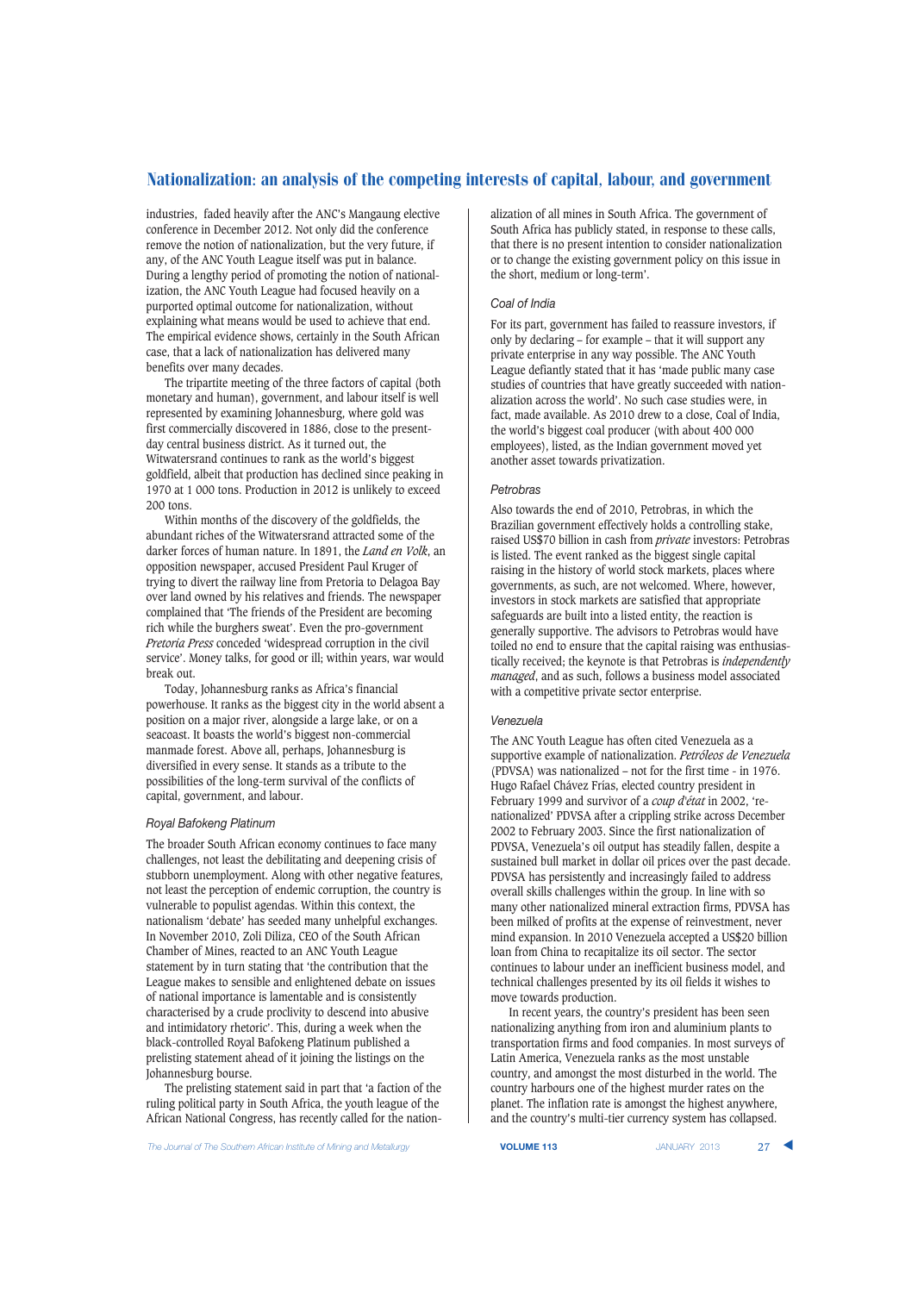Substantial oil assets across the world, not least in Saudi Arabia, the leading producer, are state-owned, but professionally managed. Successful state-owned oil producers readily accept, and professionally manage, the competing interests of capital, government, and labour. Countries as different, as to history, as Norway and Angola have shown a willingness and ability to manage oil-producing assets on a long-term sustainable basis, optimizing production while at the same time taking specific action on underlying efficiency factors such as reinvestment and expansion.

#### *LKAB and SNIM*

Another example of vastly differing countries with successful histories in state-owned mineral extraction companies can be found in Sweden and Mauritania. In Sweden, LKAB (*Luossavaara-Kiirunavaara Aktiebolag*) has mined iron ore since its establishment in 1890. The firm has been 100 per cent state owned since 1950, after it virtually collapsed owing to falling prices following the end of the Second World War.

In Mauritania, SNIM (*Société Nationale Industrielle et Minière)* was established, under another name, in 1952. SNIM has been state-owned from 1974, but changed its legal status in 1978, becoming semi-public, with the intention of attracting capital from the private sector. Today, the government of Mauritania continues to hold the majority of equity in SNIM, to the tune of 78 per cent.

In the cases of both LKAB and SNIM, governments over very long periods have respected the imperatives of capital and labour as different but essentially equal. These may be clichéd cases of 'all parties win', but neither case proves a general case that can be applied indiscriminately to nationalization as a whole, in all countries, at all times. The more valuable lesson from both LKAB and SNIM is that where executive government regards itself as accountable, and is seen to act accordingly, mineral extraction enterprises have more than a chance of long-term sustainable existence. There may be historic reasons, as in the case of LKAB, for nationalization, but government should constantly re-examine whether it wants to retain control of assets that may eventually become moribund, compared to the possibilities under private enterprise management.

#### *Norsk Hydro*

Norway's Norsk Hydro, the aluminium maker, has also been cited as an example of successful nationalization. Once again, the specifics paint a different picture. Norsk Hydro's biggest cost input, electricity, benefits from state-owned hydroelectric facilities in Norway. In effect, the benefits of low-cost electricity are recycled back to Norwegians via the government's stake in Norsk Hydro.

Most of Norsk Hydro's baseline material input, bauxite, is mined in Brazil, Jamaica, and Australia, rather than Norway. The Norwegian government holds directly and indirectly about half the issued shares in Norsk Hydro. 'The state', declares Norsk Hydro, 'has never taken an active role in the day-to-day management of Hydro and has for several decades not disposed of any of the ordinary shares owned by it, except when participating in the share buyback programs'.

Once again, here is an example of an independently managed and professional firm. There is no general objection to government-sponsored investment, as seen in the growth

over recent decades in sovereign funds. These are often associated with countries that have produced substantial cash surpluses from state investment in the mineral resources sector. Most of the oil-rich Middle Eastern nations own substantial sovereign funds, financed principally from boom time oil profits. As a rule, sovereign funds seek passive investments, preferring the role of a sleeping partner, in order to avoid conflicts, real or perceived. Sovereign funds aim, broadly, to enhance a nation's wealth, as opposed to scoring political points of any kind.

#### *The jabbering of politicians*

That can be contrasted, sharply, with the potentially harsh world of nationalization, where politicians have been known to manipulate situations, usually under the banner of 'national interest'. Where nationalizations proceed in the wake of an exogenous commodity price collapse, as in the case of LKAB, successful government can be recognized when it respects its own discrete interests as separate to those of capital and labour. Populist political interests that promote nationalization for political gain, or other hidden agendas, tend to conflate the situation at hand. When lobbying, such interest groups will always find reasons to explain away nationalization cases that failed.

The ANC Youth League, for example, claims to have 'scientific evidence on why nationalized mines in Zambia could not succeed', referring to price cyclicality. At the same time, there was no explanation for why Codelco managed to weather periods of poor copper prices, and likewise no reference to significant private sector producers, such as Freeport McMoRan, the world's biggest listed copper miner, which, in its own right, separately survived nationalization of its mining interests in Cuba in 1960.

## *Debswana*

There is also an important distinction to be drawn between the nationalization of full-blown mineral extraction enterprises, and mineral extraction enterprises formed *initially* as joint ventures.

Botswana has over several decades produced substantial surplus profits from its investment in the country's diamond mines, in conjunction with De Beers. Botswana has invested its surpluses principally in a diversified basket of low-risk global government bonds. The country is also cited as an example of successful nationalization. Debswana, the joint venture between the Botswana government and De Beers, has from inception resembled a public-private partnership (PPP). The joint venture's first big investment was made at the Orapa diamond mine, which opened in 1971. At the time, Botswana ranked as one of the poorest countries in the world. It was a time when South Africa's gold mines were so profitable that the government legislated a super-tax which raised funds sufficient to build the most sophisticated infrastructure in Africa. There was a prolonged period during which South Africa's gold mines could have been regarded as part-nationalized, certainly from a cash flow viewpoint. This quaint feature of South Africa's history is neither appreciated nor discussed.

In Botswana in 1982, the Debswana partnership opened the Jwaneng mine, which exploits the world's richest diamond pipe. The two partners have enjoyed equal interests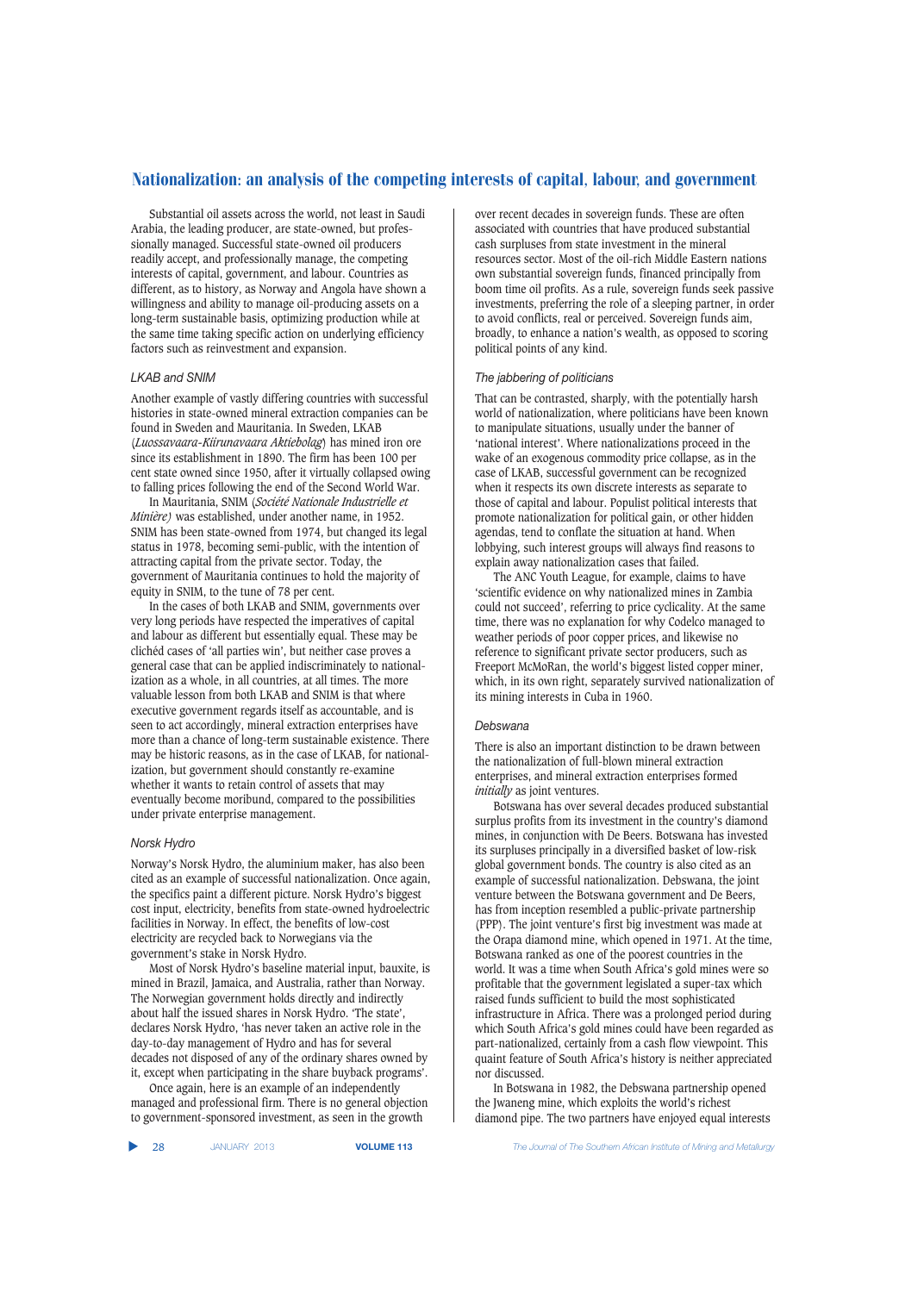at the equity level, but the Botswana government has benefited additionally from societal and other gains associated with the opportunities created by a major worldclass mining enterprise. Taxes paid by Debswana, its suppliers, and its employees are excluded from the joint venture. In other words, the Botswana government's stake in Debswana is substantially understated at 50 per cent.

There is also an important distinction to be drawn regarding the 'nationalization' of mineral extraction companies where production has long peaked. On this score, Namibia's diamond sector is often baldly cited as a successful example of nationalization. Diamonds were discovered in 1908, and mined for decades by De Beers. The 1994 equity agreement between De Beers and the government was lacking in any form of expropriation without compensation, and took place well after Namibia's diamond production had peaked.

There has also been no alteration in the practice of running Namdeb on a professional basis. Given the stages in the long life cycle of Namibia's diamond sector, De Beers could be seen as executing an exit strategy, as later partially implemented in South Africa, where it sold off five mines in the three years to 2011. In November 2011, De Beers declared that it would increase spending at its Venetia asset from R5 billion to R15 billion, taking the mine underground. This is De Beers' major South African diamond mine; it also operates Voerspoed, near Kroonstad, and a retreatment works (TRP) at Kimberley.

#### **The costs of nationalization**

On 2 November 2011, Johannesburg-based Sasol had a market capitalization, or market value, of R226 billion. Leaving aside the notion of nationalizing Sasol as a form of expropriation without any compensation for its shareholders, a purchase of Sasol, with a reasonable premium for control of, say, 20 per cent, would have required (at the time) an outlay of R271 billion. As discussed, the only additional monetary gain government would secure from such a move would be the Sasol dividend, which amounted to R7 billion for 2011. Ignoring the carrying cost of the capital outlay of R271 billion, on this basis, it would take government just under 40 years to recoup its investment in Sasol. Again, factoring in the time value of money, by applying interest, typically at the rate displayed by South Africa's long-dated government bonds, the capital outlay required to purchase Sasol would never be recovered.

Many governments around the world are facing the challenges of managing significant national budget deficits. The South African government faces very expensive social programmes in the years ahead, and rising national deficits, never mind the pressing issue of a seemingly intractable swelling of the trade deficit. The country simply does not have access to the kind of capital that would be required to buy even Sasol, a single asset. In a speech on 25 October 2011, Trevor Manuel, the National Planning Minister, argued that

'*this country desperately needs investment, more specifically, investment in that which we know we have – and that is our rich mineral endowment. And, if for no other reason than we need investment, we must declare repeatedly that the nationalisation of the mines is a seriously bad idea. Even reading the MTBPS [medium*

*term budget policy statement] with half a brain will confirm that there are no fiscal resources available through taxes or borrowing to pay for mines or invest in them, even if government were to get these mines gratis*'.

Much as this confidently summarizes the realities, the minister was especially alert when he specifically referred to the lack of funds to 'invest in them'. This refers to the broad category of capital investment, including stay-in-business capital expenditure and capital expenditure allocated for new projects.

## *Mega capital expenditure budgets*

Seen from a global viewpoint, successful and competitive mineral extraction requires enormous capital expenditure. Brazil's Vale, the world's number two mining company, has announced proposed 2013 capital expenditures of US\$10.1 billion for project execution and US\$5.1 billion dedicated to sustaining existing operations, as well as US\$1.1 billion for research and development expenditures.

Despite advances in technology, covering everything from exploration to extraction and processing, and the depth and width of global capital markets, led by New York, London, Toronto, and Hong Kong, big new mining projects are sometimes beyond the individual reach of even the largest mining companies. Vale has long ranked as the major player in seaborne iron ore, the world's most profitable mining franchise. It is no coincidence that Rio Tinto, the world's third-largest miner, ranks as number two in seaborne iron ore, and that BHP Billiton ranks third.

Vale owns and operates the world's biggest iron ore province, the Carajás system, in northern Brazil. During 2007, Vale announced the effective go-ahead for a new mine in the system, known as Serra Sul, flagged as 'the largest greenfield site in our history and the largest iron ore project in the world'. The estimated budget was initially stated as US\$10 billion. This would have been significantly higher without the proposed mine's automatic access to the substantial infrastructure Vale has developed in the region over a period of decades, including railroads to the coast, a company-owned port with company-owned handling facilities, and, to boot, company-owned supertankers.

Vale has persistently delayed the full go-ahead for Serra Sul. The reasons for this are not clear. Vale generated just short of US\$20 billion in operating cash flow during 2010; US\$12.7 billion of that was spent on capital expenditure.

#### *Guinea*

It could be that Vale's attention had been distracted by the Simandou system, in Guinea. This has been characterized by Vale as 'one of the best undeveloped iron ore deposits in the world in terms of size and quality'.

Rio Tinto, which discovered Simandou in 2004, initially claimed a 95 per cent stake in all four Simandou blocks. After Guinea was taken over by soldiers, not for the first time, in December 2008, Rio Tinto found itself accused of dragging its feet on the development of Simandou. On 19 March 2010 Rio Tinto announced a non-binding MOU with China's Chinalco, Rio Tinto's largest shareholder, to establish a Simandou joint venture, where the new partner would acquire a 47 per cent interest by providing a US\$1.35 billion earn-in over two to three years. Chinalco, it can be noted, is a state-owned mining company.

**The Journal of The Southern African Institute of Mining and Metallurgy <b>VOLUME 113 VOLUME 113** JANUARY 2013 29